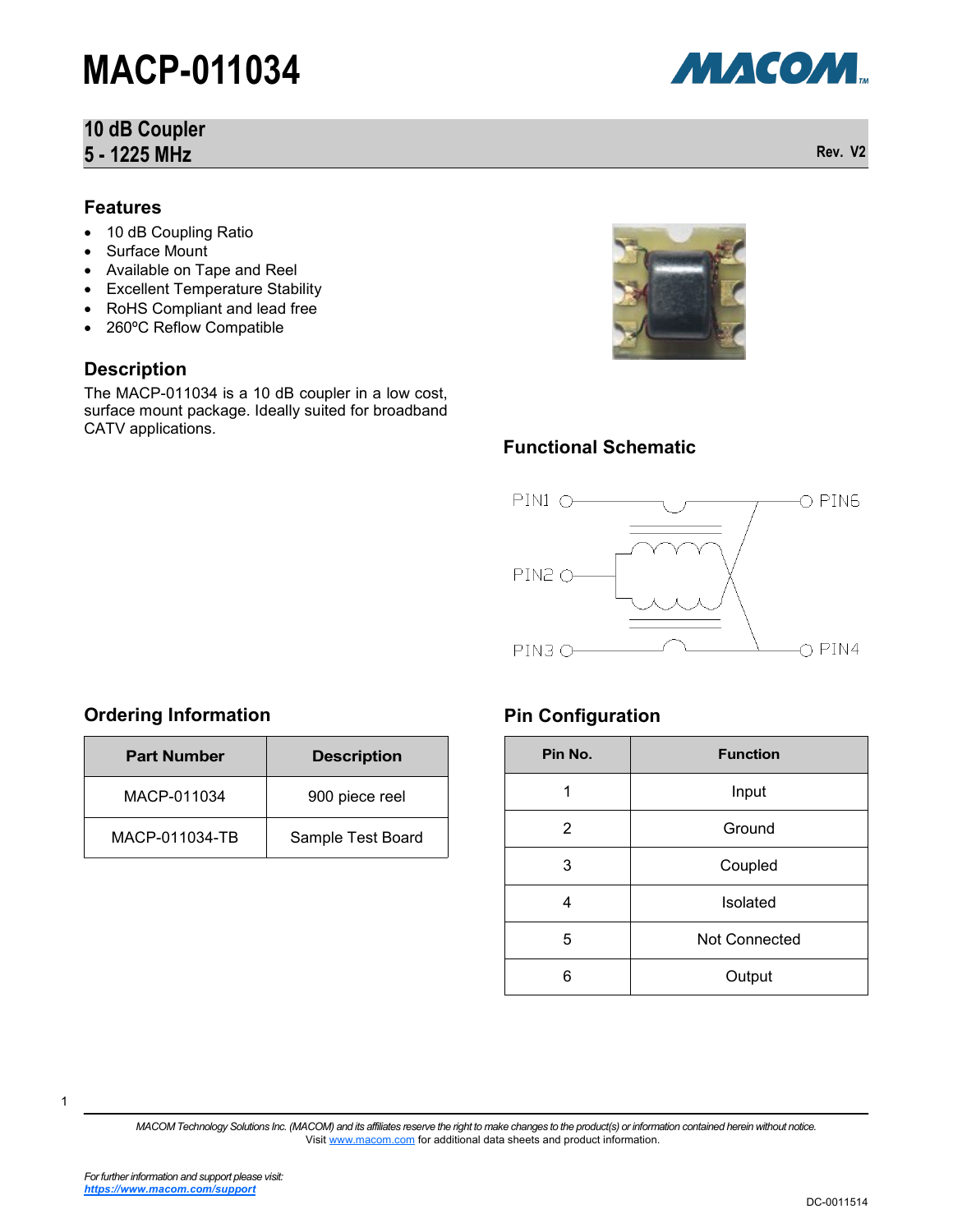

# **10 dB Coupler 5 - 1225 MHz**

**Rev. V2**

## **Electrical Specifications: Freq. = 5 - 1225 MHz,**  $T_A$  **= 25°C,**  $Z_0$  **= 75 Ω,**  $P_{in}$  **= 0 dBm**

| <b>Parameter</b>                       | <b>Conditions</b>               | <b>Units</b> | Min.     | Typ.         | Max.       |
|----------------------------------------|---------------------------------|--------------|----------|--------------|------------|
| Coupling Ratio                         |                                 | dB           |          | 10           |            |
| Coupling<br>(Pin 1- Pin 3)             | 5 - 1225 MHz                    | dB           | 10.6     | 10.0         | 9.4        |
| Main Line Loss<br>(Pin 1- Pin 6)       | 5 - 1000 MHz<br>1000 - 1225 MHz | dB           |          | 1.35<br>1.65 | 1.5<br>1.8 |
| <b>Isolation</b><br>(Pin 1- Pin 4)     | $5 - 500$ MHz<br>500 - 1225 MHz | dB           | 28<br>19 | 30<br>21     |            |
| Input Return Loss<br>(Pin 1)           | $5 - 500$ MHz<br>500 - 1225 MHz | dB           | 17<br>12 | 19<br>15     |            |
| <b>Output Return Loss</b><br>(Pin 6)   | $5 - 500$ MHz<br>500 - 1225 MHz | dB           | 17<br>12 | 20<br>14     |            |
| <b>Coupling Return Loss</b><br>(Pin 3) | 5 - 50 MHz<br>50 - 1225 MHz     | dB           | 11<br>15 | 13<br>17     |            |

### Absolute Maximum Ratings **Allemantic Application Schematic**

| <b>Parameter</b>             | <b>Absolute Maximum</b>              |  |  |
|------------------------------|--------------------------------------|--|--|
| Input Power                  | 0.5W                                 |  |  |
| DC Current                   | 500 mA                               |  |  |
| <b>Operating Temperature</b> | -40 $^{\circ}$ C to +85 $^{\circ}$ C |  |  |



*MACOM Technology Solutions Inc. (MACOM) and its affiliates reserve the right to make changes to the product(s) or information contained herein without notice.*  Visit [www.macom.com](http://www.macom.com/) for additional data sheets and product information.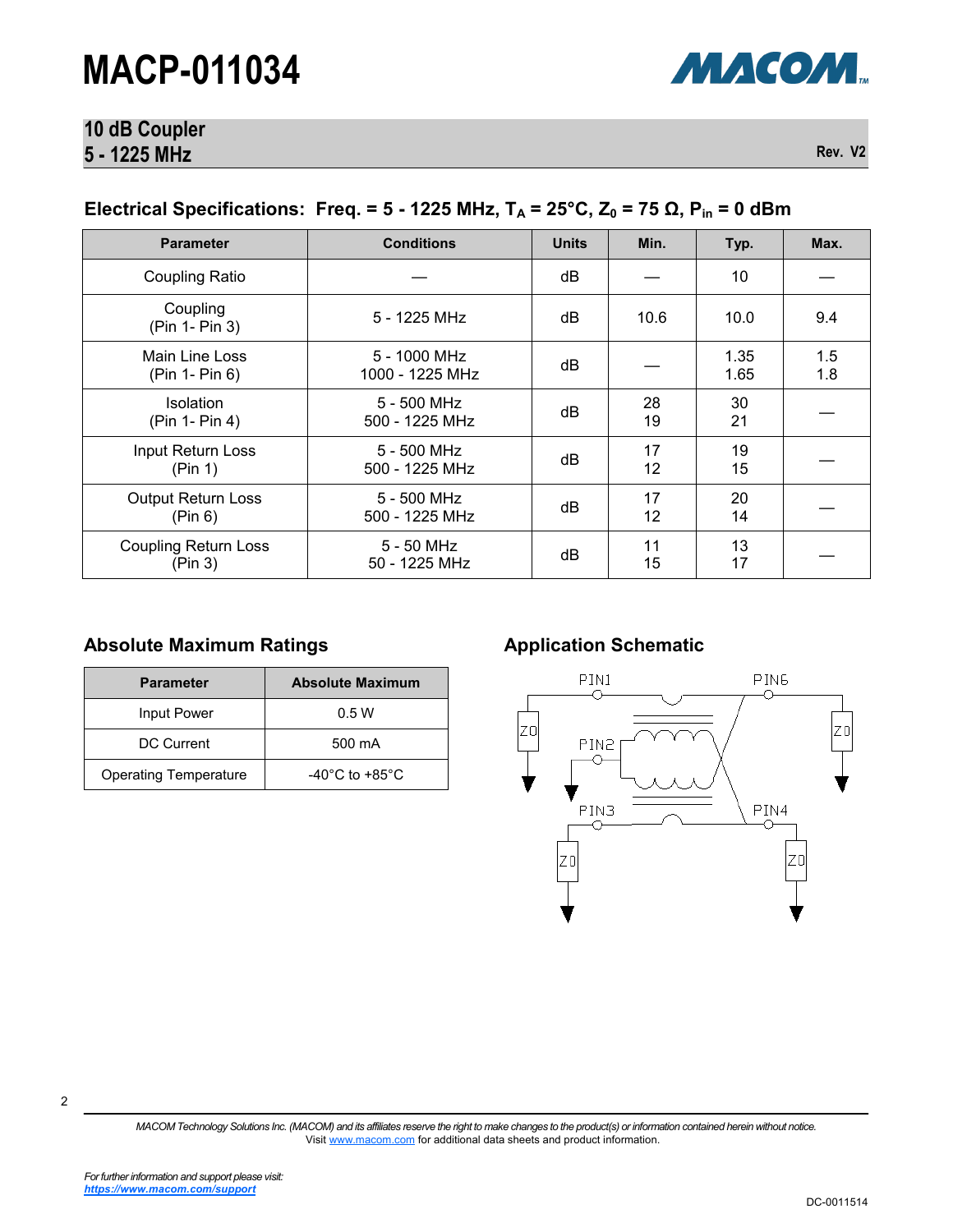# **10 dB Coupler 5 - 1225 MHz**

**Rev. V2**

МАСОМ.

# **Typical Performance Curves<sup>1</sup>**



1. Full temperature plots available on request.

3

*MACOM Technology Solutions Inc. (MACOM) and its affiliates reserve the right to make changes to the product(s) or information contained herein without notice.*  Visit [www.macom.com](http://www.macom.com/) for additional data sheets and product information.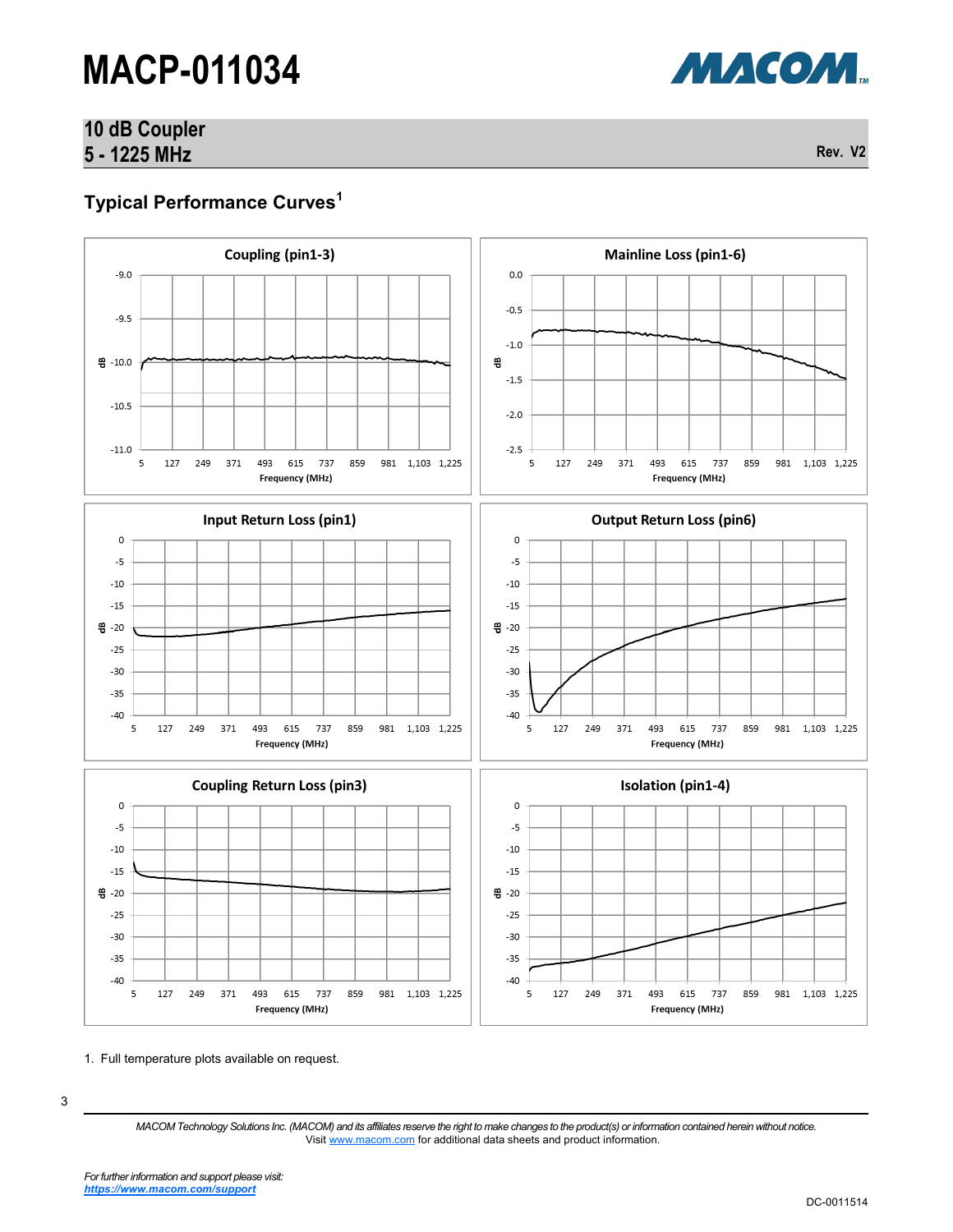# **10 dB Coupler 5 - 1225 MHz**



**Rev. V2**

## **Outline Drawing**









- 1. Dimensions in mm.
- 2. Tolerance: ±0.2mm unless otherwise noted.
- 3. Model number and lot code printed on reel.
- 4. Plating finish: ENIG on both sides, 0.05 to 0.1 µm gold over 3 to 6 µm nickel

### **Carrier Tape Orientation Tape & Reel Information**



**PCB Layout**

| <b>Parameter</b>                                   | <b>Units</b> | Value |  |  |
|----------------------------------------------------|--------------|-------|--|--|
| Qty per reel                                       |              | 900   |  |  |
| Reel Size                                          | mm           | 330   |  |  |
| Tape Width                                         | mm           | 16.00 |  |  |
| Pitch                                              | mm           | 12.00 |  |  |
| Orientation                                        |              | F45   |  |  |
| Reference Application Note ANI-019 for orientation |              |       |  |  |

4

*MACOM Technology Solutions Inc. (MACOM) and its affiliates reserve the right to make changes to the product(s) or information contained herein without notice.*  Visit [www.macom.com](http://www.macom.com/) for additional data sheets and product information.